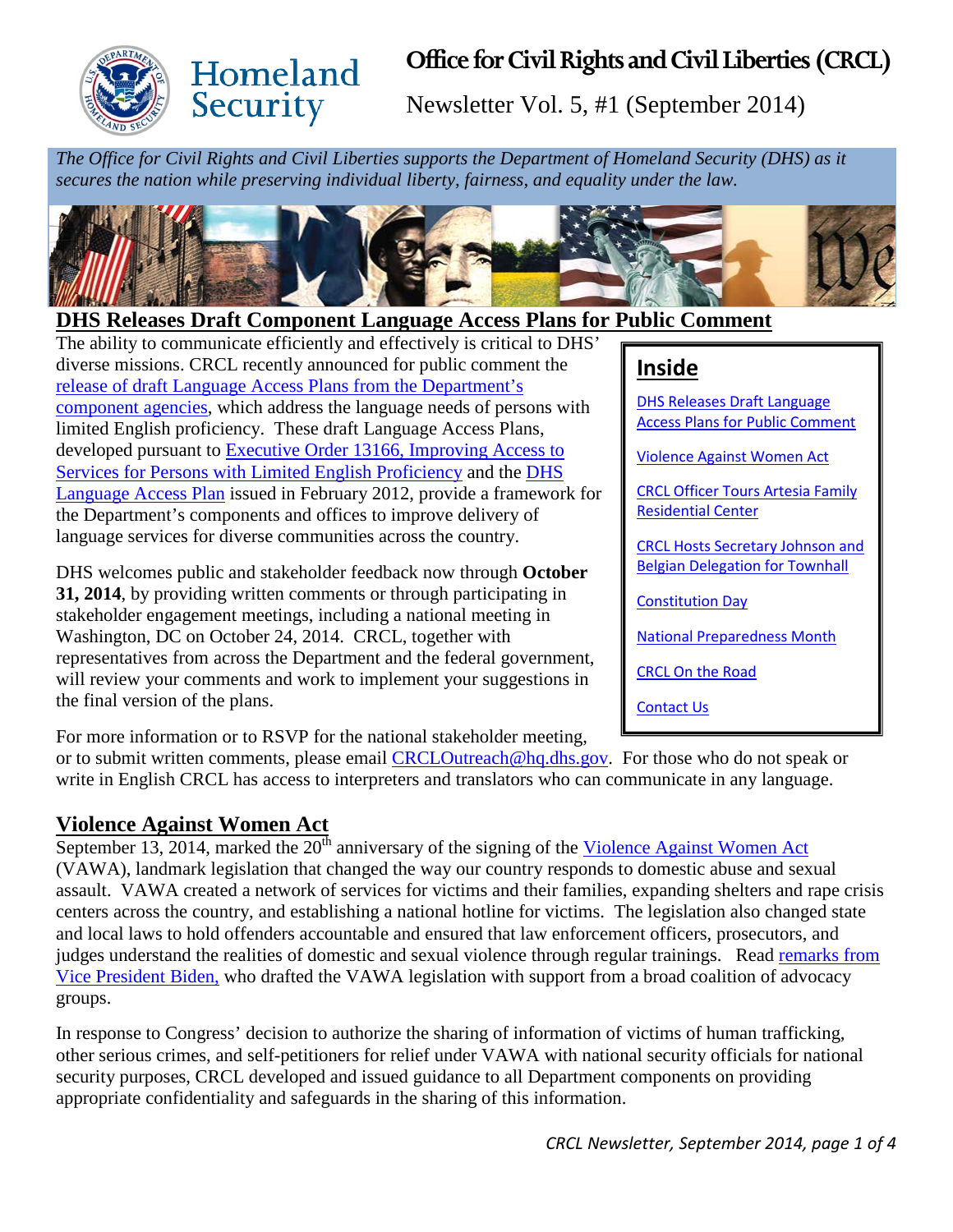### <span id="page-1-0"></span>**CRCL Officer Tours Artesia Family Residential Center**

CRCL Officer Megan Mack, along with a delegation of other DHS senior leaders, recently toured the Artesia Family Residential Center (AFRC) in Artesia, New Mexico. Originally a location for the Federal Law Enforcement Training Center, the AFRC was recently converted to a temporary housing facility for detained women and their children, to allow families to remain together while in custody of U.S. Immigration and Customs Enforcement (ICE).

ICE's Juvenile and Family Residential Management Unit is responsible for monitoring activity at the AFRC and ensuring it is in compliance with ICE's Family Residential Standards. At present, approximately 187 ICE employees are detailed to the facility, which includes staff from the ICE Health Services Corps, as well as staff from U.S. Citizenship and Immigration Services (USCIS).

ICE recently announced plans to open and operate a similar new residential center in Dilley, Texas to house adults with children in response to the influx of adults traveling with children apprehended along the Southwest border. Initial capacity at the South Texas Family Residential Center will be up to 480 residents, while the facility will ultimately accommodate up to 2,400 residents on the approximately 50-acre site. ICE expects to open the facility to its first residents in early November and for the site to be ready for full capacity within 210 days.

ICE is operating residential centers for adults with children to maintain family unity while families await the outcome of immigration hearings or return to their home countries. ICE ensures that these residential centers operate in an open environment, which includes medical care, play rooms, social workers, educational services, and access to legal counsel.

In addition to the facilities in Artesia and Dilley, ICE also is using a newly modified residential center in Karnes City, Texas and a long-standing facility in Leesport, Pennsylvania to house adults with children. CRCL will continue to work with ICE to monitor civil rights and civil liberties concerns regarding these facilities.

## <span id="page-1-1"></span>**CRCL Hosts Secretary Johnson and Belgian Delegation for Townhall**

As part of its ongoing countering violent extremism (CVE) community engagement exchange program, CRCL recently hosted a delegation from Vilvoorde, Belgium in Columbus, Ohio. This was the second phase of the exchange program which is coordinated with and funded by the State Department. The first phase occurred earlier this year when key stakeholders from Columbus visited Vilvoorde.

The Belgian delegation included the mayor of Vilvoorde, the Vilvoorde chief of police, and members of the city council elected from key demographic populations representing disaffected



communities. One of the Belgian government's key subject-matter experts on Syria foreign fighters, and recruitment tactics of violent extremist groups at the EU level, also was part of the delegation.

*[continued on next page]*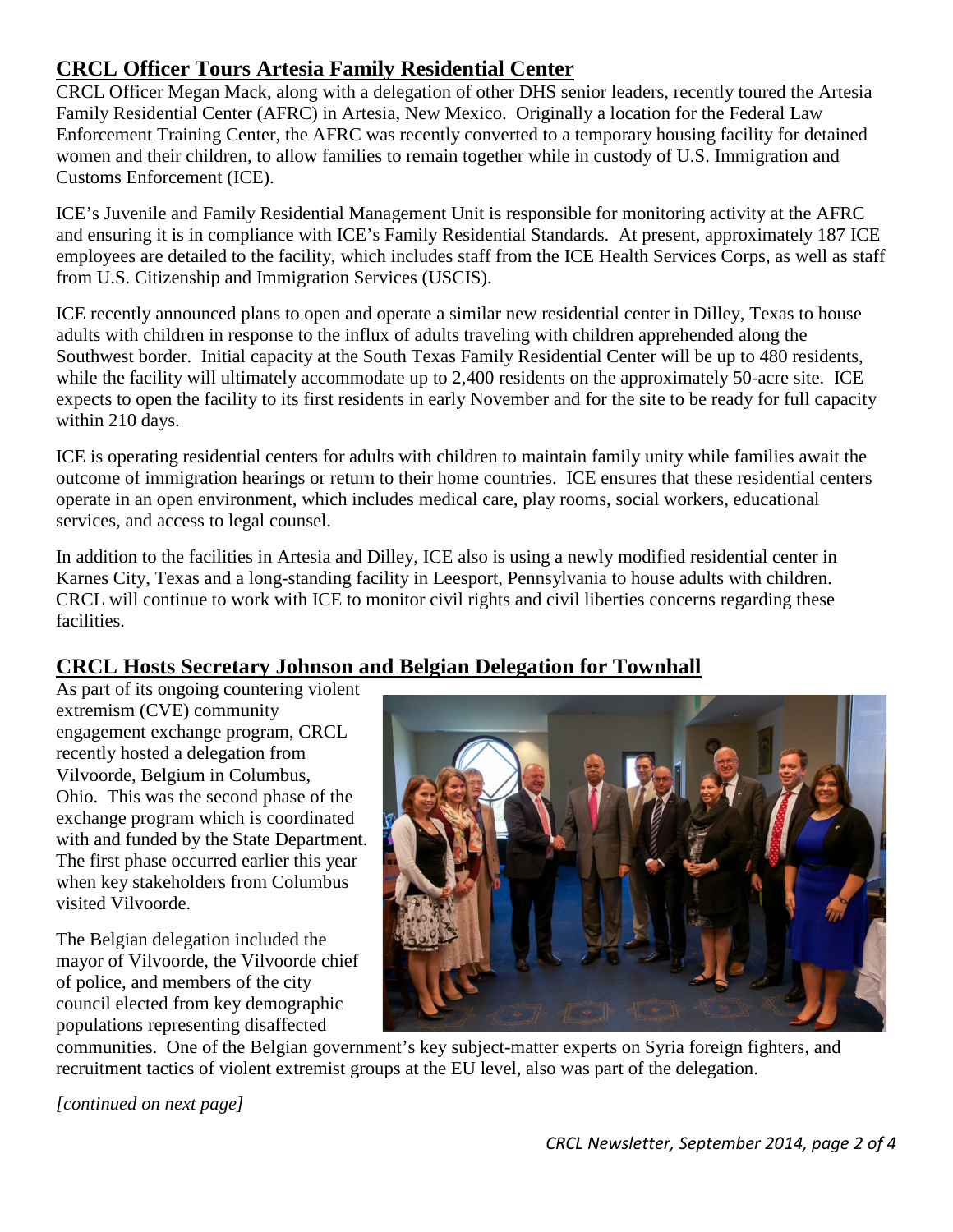The tour began with a day spent in Washington, DC, and continued with four days in Columbus. During the week-long exchange, the delegation participated in a series of meetings and events with partners from federal, state, and local governments, as well as nongovernmental organizations and academia. The events ranged from CRCL-led community engagement roundtables with diverse communities, to visiting local schools to meet with student leaders and administrators.

While in Columbus Secretary Johnson joined the group for a townhall held at the Noor Islamic

Cultural Center. Johnson remarked on the ways we can remain vigilant in countering violent extremism, including offering people—particularly young people—opportunities to channel their energy and passion into different directions.

The exchange program is designed to help community stakeholders, educators, youth leaders, and local law enforcement partners exchange best practices that may benefit trust-building efforts, further the protection of civil rights and civil liberties (human rights in the broader and European context), reduce alienation, promote effective integration, and help build communities that are resilient and able to counter the narrative of Al-Qaeda (including ISIS), its supporters, affiliates, and similarly placed ideologies.

#### <span id="page-2-0"></span>**Constitution Day and Citizenship Day**

On September 17, DHS observed Constitution Day and Citizenship Day. The holiday became a national observance in 2004, when Congress designated it as a day for citizens to remember the signing of the Constitution and learn more about our nation's founding document.

This year, USCIS welcomed more than 27,000 new citizens in more than 160 naturalization ceremonies between September 17 and 23. An ongoing partnership with the National Park Service and an agreement with the Institute of Museum and Library Services

allowed USCIS to showcase some of the nation's prominent landmarks and important community institutions during this year's Constitution Day and Citizenship Day celebration. For a full list of featured naturalization ceremonies and landmark locations, visit [www.uscis.gov/news.](http://www.uscis.gov/news/celebrating-constitution-day-and-citizenship-day-naturalization-ceremonies)

#### <span id="page-2-1"></span>**National Preparedness Month**

Each September we recognize [National Preparedness Month](http://www.ready.gov/september) (NPM) as a time to focus on taking steps to prepare for emergencies in our homes, businesses, schools, and larger communities. The Federal Emergency Management Agency's Ready Campaign offers resources and tips on how you can take action to [promote and participate in NPM:](http://www.fema.gov/media-library-data/1408469393524-bdff9658091b898e5b5b5594655e835b/How%20to%20Get%20Involved%202014%20NPM%20Quick%20Guide.pdf)

- Join the [National Preparedness Community](http://www.community.fema.gov/connect.ti/readynpm/grouphome) to learn more on how to prepare for disasters and other emergencies
- Plan or participate in a National PrepareAthon! Day event on or around September 30
- Share information and promote NPM via [Facebook and Twitter](http://www.community.fema.gov/connect.ti/readynpm/view?objectId=3230512)